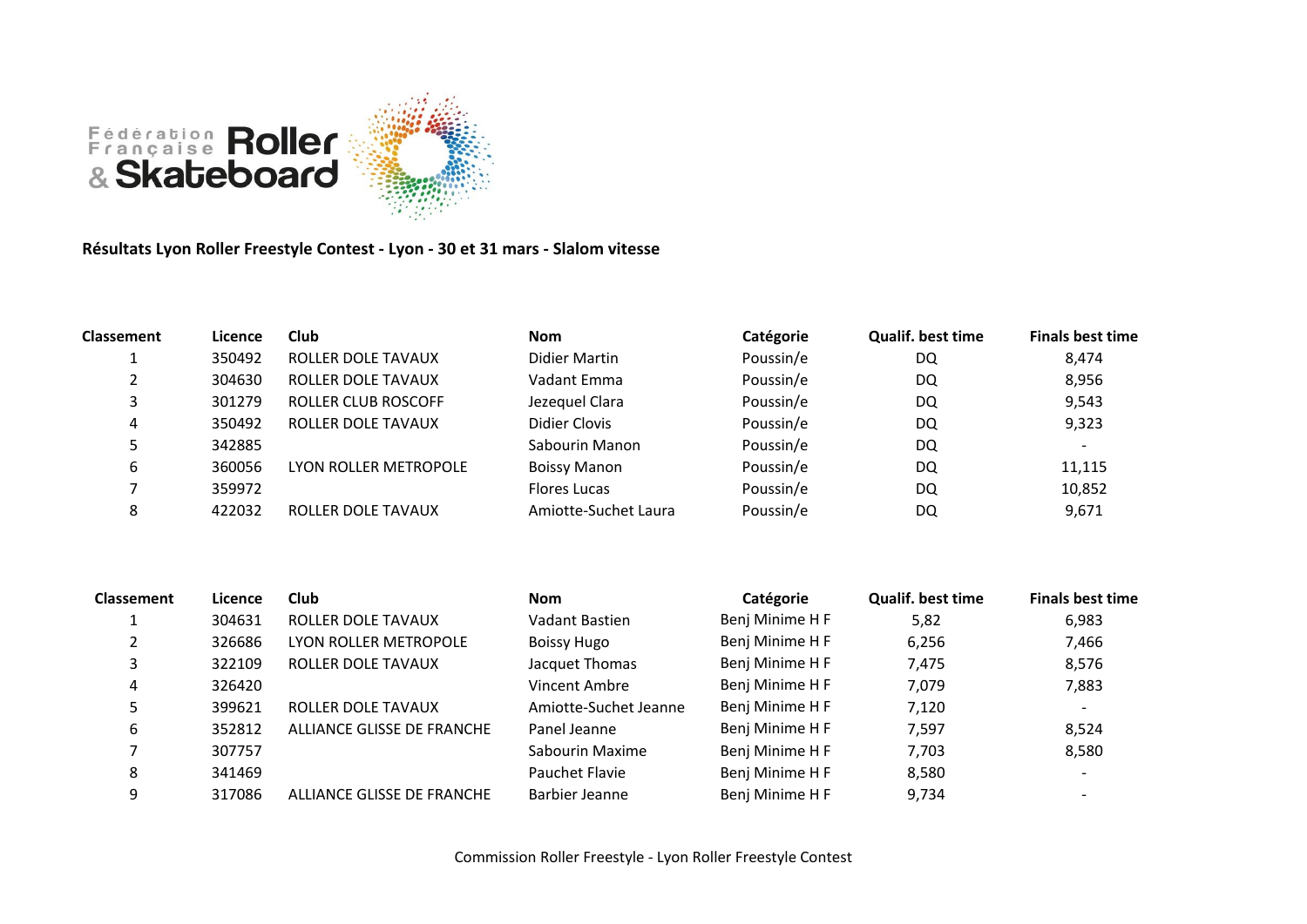| <b>Classement</b> | Licence | Club                       | <b>Nom</b>             | Catégorie | <b>Qualif, best time</b> | <b>Finals best time</b>  |
|-------------------|---------|----------------------------|------------------------|-----------|--------------------------|--------------------------|
|                   | 24734   | ALLIANCE GLISSE DE FRANCHE | Vu Van Kha Vincent     | CJS F H   | 4,828                    | 6,001                    |
|                   | 292454  | ALLIANCE GLISSE DE FRANCHE | Perrot Lucie           | CJS F H   | 5,797                    | 6,508                    |
|                   | 456708  |                            | Maruejouls Jérôme      | CJS F H   | 6,393                    | 7,074                    |
| 4                 | 351136  | ROLLER DOLE TAVAUX         | Legrand Thibaud        | CJS F H   | 6,396                    | 7,465                    |
|                   | 240974  | ALLIANCE GLISSE DE FRANCHE | <b>Tournier Marion</b> | CJS F H   | 6,743                    | $\overline{\phantom{a}}$ |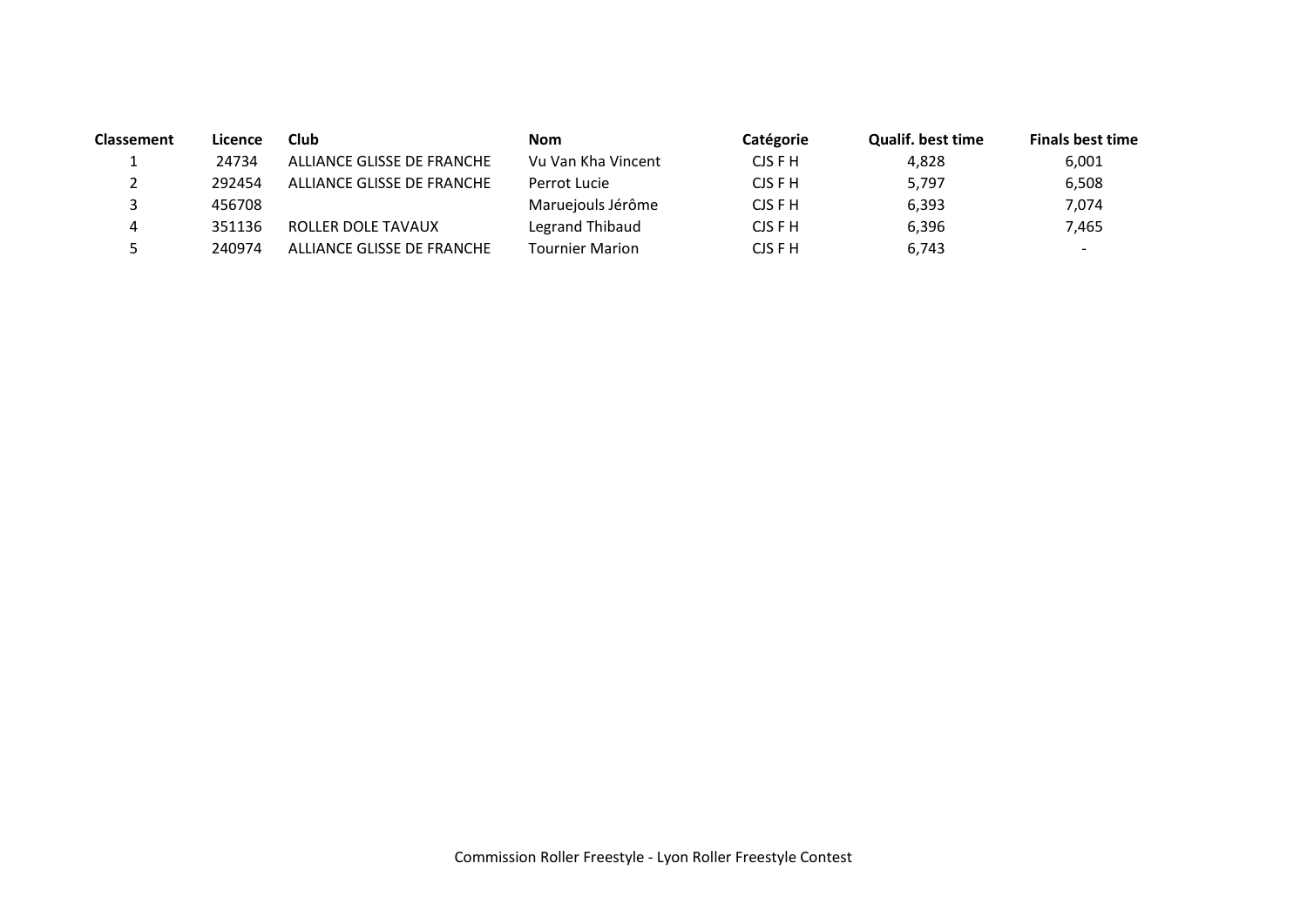

**Résultats Lyon Roller Freestyle Contest - Lyon - 30 et 31 mars - Slalom classic**

## **Catégorie Benjamine**

|                |                                    |                      |     |                 | Juge 1          |                 |              |      |            | Juge 2            |              |             |                        | Juge 3 |              | S des           |
|----------------|------------------------------------|----------------------|-----|-----------------|-----------------|-----------------|--------------|------|------------|-------------------|--------------|-------------|------------------------|--------|--------------|-----------------|
|                | <b>Place Club</b>                  | <b>Nom</b>           | Pén | Tech            | <b>Art</b>      | <b>Total</b>    | <b>Class</b> | Tech | <b>Art</b> | <b>Total</b>      | <b>Class</b> | <b>Tech</b> | <b>Art</b>             | Total  | <b>Class</b> | juges           |
|                |                                    | Pauchet Flavie       |     |                 | 26I             | 46              |              | 24   | 20I        | 431               |              |             | 24                     | 44     |              |                 |
| $\mathcal{P}$  | ROLLER DOLE TAVAUX                 | Vadant Emma          | 1,5 |                 | 211             | 36,5            |              | 17   | <b>20</b>  | 35,5              |              |             | 13 <sub>1</sub><br>15  | 26,5   |              |                 |
| 3              | <b>ROLLER DOLE TAVAUX</b>          | Amiotte-Suchet Laura |     |                 | 17 <sub>l</sub> | 28              |              |      | 14         | 26 I              |              |             | 14<br>15               | 29     |              | 10 <sub>l</sub> |
| $\overline{4}$ | LYON ROLLER METROPOLE Boissy Manon |                      | 1,5 | 15              | 19 <sup>1</sup> | 32,5            |              | 14   |            | 29,5              |              |             | 14                     | 24,5   |              | 11              |
| 5.             | ROLLER DOLE TAVAUX                 | Jacquet Zoe          |     |                 | 14              | 25 <sub>l</sub> |              | 14   |            | 25                |              |             | 13                     | 24     |              | 16              |
| 6              | ROLLER DOLE TAVAUX                 | Prot Emmie           | 1,5 | 10 <sub>l</sub> | 16 <sup>1</sup> | 24,5            |              |      |            | 22.5 <sub>1</sub> |              |             | 131<br>14 <sub>1</sub> | 25,5   |              | 16              |

## **Catégorie Minime F**

|                                        |                      |     |                 |                 |              |              |             |             |               |              |                 |             |       |              | ----  |    |
|----------------------------------------|----------------------|-----|-----------------|-----------------|--------------|--------------|-------------|-------------|---------------|--------------|-----------------|-------------|-------|--------------|-------|----|
| <b>Place Club</b>                      | <b>Nom</b>           | Pén | Tech            | <b>IArt</b>     | <b>Total</b> | <b>Class</b> | <b>Tech</b> | <b>IArt</b> | <b>ITotal</b> | <b>Class</b> | Tech            | <b>IArt</b> | Total | <b>Class</b> | juges |    |
|                                        | Vincent Ambre        | 3,5 |                 | 30 <sup>1</sup> | 53,5         |              | 28          | 32          | 56,5          |              | 26              | 29 I        | 51,5  |              |       |    |
| ROLLER DOLE TAVAUX                     | Amiotte-Suchet Jeani |     |                 | <b>26</b>       | 46           |              | 24ı         | <b>26</b>   | 47            |              | 25 I            | 30I         | 52    |              |       |    |
| ALLIANCE GLISSE DE FRAN(Panel Jeanne   |                      |     | 30 <sub>1</sub> | <b>26</b>       | <b>50</b>    |              |             | 24          | 40            |              | 20 l            |             | 35    |              |       |    |
| ALLIANCE GLISSE DE FRAN Barbier Jeanne |                      | 1,5 |                 | 17              |              |              | 191         | 15          | 32,5          |              | 15 <sub>l</sub> | 101         | 23,5  |              |       | 12 |
| ROLLER DOLE TAVAUX                     | Legrand Amandine     |     |                 |                 | 19I          |              |             | 10          | 19            |              |                 |             | 19    |              |       | 15 |

| <b>Tech</b> | Art | <b>Total</b> | <b>Class</b>   | Гe |
|-------------|-----|--------------|----------------|----|
| 27          | 30  | 53,5         |                |    |
| 23          | 26  | 46           | 3              |    |
| 30          | 26  | 50           | $\overline{2}$ |    |
| 17          | 17  | 32,5         |                |    |
| 10          | 12  | 19           | 5              |    |

|    | Juge 1       |              |      |     | Juge 2       | Juge 3         |             |     |                |  |  |
|----|--------------|--------------|------|-----|--------------|----------------|-------------|-----|----------------|--|--|
|    | <b>Total</b> | <b>Class</b> | Tech | Art | <b>Total</b> | <b>Class</b>   | <b>Tech</b> | Art | Tot            |  |  |
| 30 | 53,5         | 1            | 28   | 32  | 56,5         | $\mathbf{1}$   | 26          | 29  | 5              |  |  |
| 26 | 46           | 3            | 24   | 26  | 47           | 2              | 25          | 30  |                |  |  |
| 26 | 50           | ົ            | 22   | 24  | 40           | 3              | 20          | 21  |                |  |  |
| 17 | 32,5         |              | 19   | 15  | 32,5         | $\overline{4}$ | 15          | 10  | $\overline{a}$ |  |  |
| 12 | 19           | 5            | 12   | 10  | 19           | 5              | 12          | 10  |                |  |  |

|            | <b>Juge 3</b> | S des          |       |
|------------|---------------|----------------|-------|
| <b>\rt</b> | <b>Total</b>  |                | juges |
| 29         | 51,5          | $\overline{c}$ | 4     |
| 30         | 52            | 1              | 6     |
| 21         | 35            | 3              | 8     |
| 10         | 23,5          | 4              | 12    |
|            | q             |                | 5     |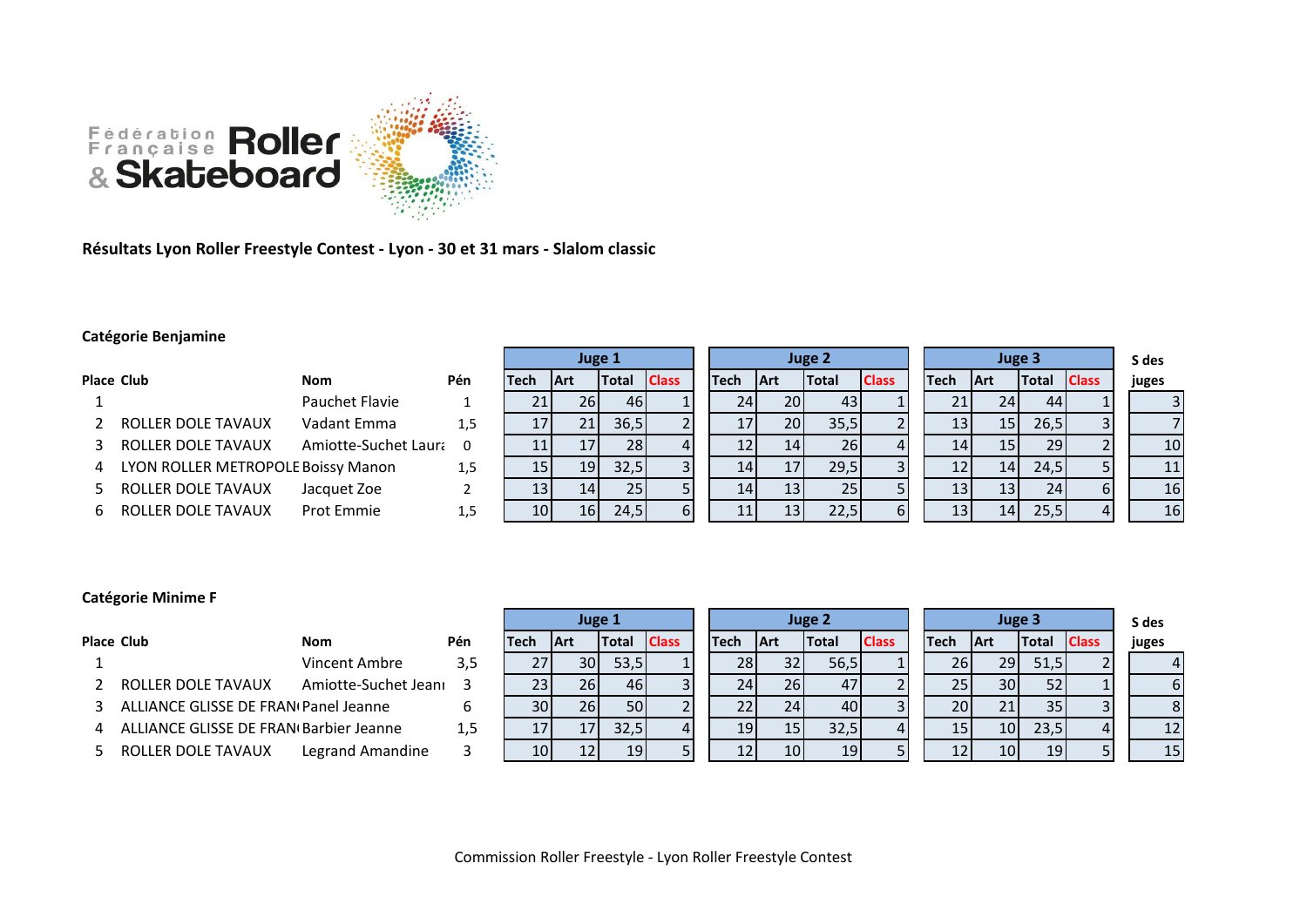## **Catégorie Minime H**

|    | <b>Place Club</b>                 | <b>Nom</b>          | Pén | Tech | <b>IArt</b>     | <b>Total</b>    | <b>Class</b> | <b>Tech</b>     | <b>IArt</b>     | <b>Total</b> | <b>Class</b> | <b>Tech</b> | <b>IArt</b>     | <b>Total</b> |      | <b>Class</b> | juges |
|----|-----------------------------------|---------------------|-----|------|-----------------|-----------------|--------------|-----------------|-----------------|--------------|--------------|-------------|-----------------|--------------|------|--------------|-------|
|    | LYON ROLLER METROPOLE Boissy Hugo |                     |     |      | 23              | 45              |              | 24 I            | 25              | 46           |              |             | 25 <sub>1</sub> |              | 47   |              |       |
|    | 2 ROLLER DOLE TAVAUX              | Didier Martin       |     |      | 27              | 461             |              | 20 <sub>1</sub> | 23              | 40           |              |             | 19 <sup>1</sup> | 26           | 42   |              |       |
|    | ROLLER DOLE TAVAUX                | Vadant Bastien      |     | 201  | 17              | 35I             |              |                 | <b>16</b>       | 36           |              |             | 22              | 18           | 38   |              | 10    |
|    | ROLLER DOLE TAVAUX                | Didier Clovis       |     | 19   | 21 <sub>1</sub> | 38I             |              |                 | 20              | 35           |              |             | 17              |              | 36   |              | 11    |
|    |                                   | <b>Flores Lucas</b> |     |      | 16 <sub>l</sub> | 30 <sup>1</sup> |              |                 | 16 <sup>1</sup> | 29           |              |             | 13 <sub>l</sub> | 14           | 26   |              | 15    |
| 6. | ROLLER DOLE TAVAUX                | Jacquet Thomas      | 4,5 |      | 13              |                 | 61           |                 | 10              | 18,5         |              |             | 15              |              | 21.5 |              | 18    |

|    |                | Juge 1       |     |             |
|----|----------------|--------------|-----|-------------|
| Tε | <b>Class</b>   | <b>Total</b> | Art | <b>Tech</b> |
|    | $\overline{2}$ | 45           | 23  | 25          |
|    | 1              | 46           | 27  | 22          |
|    | 4              | 35           | 17  | 20          |
|    | 3              | 38           | 21  | 19          |
|    | 5              | 30           | 16  | 15          |
|    | 6              | 23,5         | 13  | 15          |

|    | Juge 1       |              |             |     | Juge 2       |              | Juge 3      |     |                |
|----|--------------|--------------|-------------|-----|--------------|--------------|-------------|-----|----------------|
|    | <b>Total</b> | <b>Class</b> | <b>Tech</b> | Art | <b>Total</b> | <b>Class</b> | <b>Tech</b> | Art | Tot            |
| 23 | 45           | ำ            | 24          | 25  | 46           | 1            | 25          | 25  |                |
| 27 | 46           | 1            | 20          | 23  | 40           | 2            | 19          | 26  |                |
| 17 | 35           | 4            | 22          | 16  | 36           | 3            | 22          | 18  |                |
| 21 | 38           | 3            | 17          | 20  | 35           | 4            | 17          | 21  |                |
| 16 | 30           | 5            | 14          | 16  | 29           | 5            | 13          | 14  |                |
| 13 | 23,5         | 6            | 13          | 10  | 18,5         | 6            | 15          | 11  | $\overline{a}$ |

|      | S des |  |  |  |  |  |  |
|------|-------|--|--|--|--|--|--|
| lass | juges |  |  |  |  |  |  |
| 1    |       |  |  |  |  |  |  |
| 2    | 5     |  |  |  |  |  |  |
| 3    | 10    |  |  |  |  |  |  |
| 4    | 11    |  |  |  |  |  |  |
| 5    | 15    |  |  |  |  |  |  |
| 6    | 18    |  |  |  |  |  |  |

## **Catégorie Minime CJS H F**

|                    | <b>Nom</b>        | Pén                                                                                                                                                                                      |
|--------------------|-------------------|------------------------------------------------------------------------------------------------------------------------------------------------------------------------------------------|
|                    |                   | 1                                                                                                                                                                                        |
|                    | Maruejouls Jérôme | $\mathcal{P}$                                                                                                                                                                            |
|                    |                   | 0                                                                                                                                                                                        |
|                    |                   | 0,5                                                                                                                                                                                      |
|                    |                   | 12                                                                                                                                                                                       |
| ROLLER DOLE TAVAUX |                   | 14                                                                                                                                                                                       |
|                    | ace Club          | ALLIANCE GLISSE DE FRANIVu Van Kha Vincent<br>ALLIANCE GLISSE DE FRAN Tournier Marion<br>ALLIANCE GLISSE DE FRAN Perrot Lucie<br>LYON ROLLER METROPOLE Annonay Claude<br>Legrand Thibaud |

|   | categorie ivililitie cj3 ii i              |                   |     |        |             |              |              |        |             |                 |              |              |        |                 |                 |              |       |    |
|---|--------------------------------------------|-------------------|-----|--------|-------------|--------------|--------------|--------|-------------|-----------------|--------------|--------------|--------|-----------------|-----------------|--------------|-------|----|
|   |                                            |                   |     | Juge 1 |             |              |              | Juge 2 |             |                 |              | Juge 3       |        |                 | S des           |              |       |    |
|   | <b>Place Club</b>                          | <b>Nom</b>        | Pén | Tech   | <b>IArt</b> | <b>Total</b> | <b>Class</b> |        | <b>Tech</b> | <b>IArt</b>     | <b>Total</b> | <b>Class</b> | lTech. | <b>IArt</b>     | <b>Total</b>    | <b>Class</b> | juges |    |
|   | ALLIANCE GLISSE DE FRAN(Vu Van Kha Vincent |                   |     | 461    | 56          | 101          |              |        |             | 59              | 109          |              |        | 46              | 95<br>50 I      |              |       |    |
|   |                                            | Maruejouls Jérôme |     |        | 41          | 76 I         |              |        |             | 42              | 77           |              |        | 35 <sub>l</sub> | 71<br>38 I      |              |       |    |
|   | ALLIANCE GLISSE DE FRAN Tournier Marion    |                   |     | 34 I   | 39          |              |              |        | 35I         | 40              | <b>75</b>    |              |        | 34<br>401       | 74              |              |       |    |
| 4 | ALLIANCE GLISSE DE FRAN(Perrot Lucie       |                   | 0,5 |        | 25          | 49,5         | 4            |        | 28I         | 25              | 52,5         |              |        | 30I<br>29       | 58,5            |              |       | 12 |
|   | LYON ROLLER METROPOLE Annonay Claude       |                   | 12  | 19     | 19          | 26I          |              |        | 181         | 16 <sub>l</sub> | 22           |              |        | 20              | 30 <sup>1</sup> |              |       | 15 |
| 6 | ROLLER DOLE TAVAUX                         | Legrand Thibaud   | 14  | 20I    | 19          | <b>25</b>    |              |        | 18          | 12              | 16           |              |        | <b>18</b>       | 22<br>18        |              |       | 18 |

| S des          |                         | Juge 3       |                |  |  |  |
|----------------|-------------------------|--------------|----------------|--|--|--|
| juges          | <b>Class</b>            | <b>Total</b> | Art            |  |  |  |
| Ξ              | 1                       | 95           | 50             |  |  |  |
|                | 3                       | 71           | 38             |  |  |  |
| ۶              | $\overline{\mathbf{c}}$ | 74           | 40             |  |  |  |
| 12             | 4                       | 58,5         | 29             |  |  |  |
| 1!             | 5                       | 30           | 22             |  |  |  |
| 1 <sup>5</sup> | հ                       | つつ           | 1 <sub>2</sub> |  |  |  |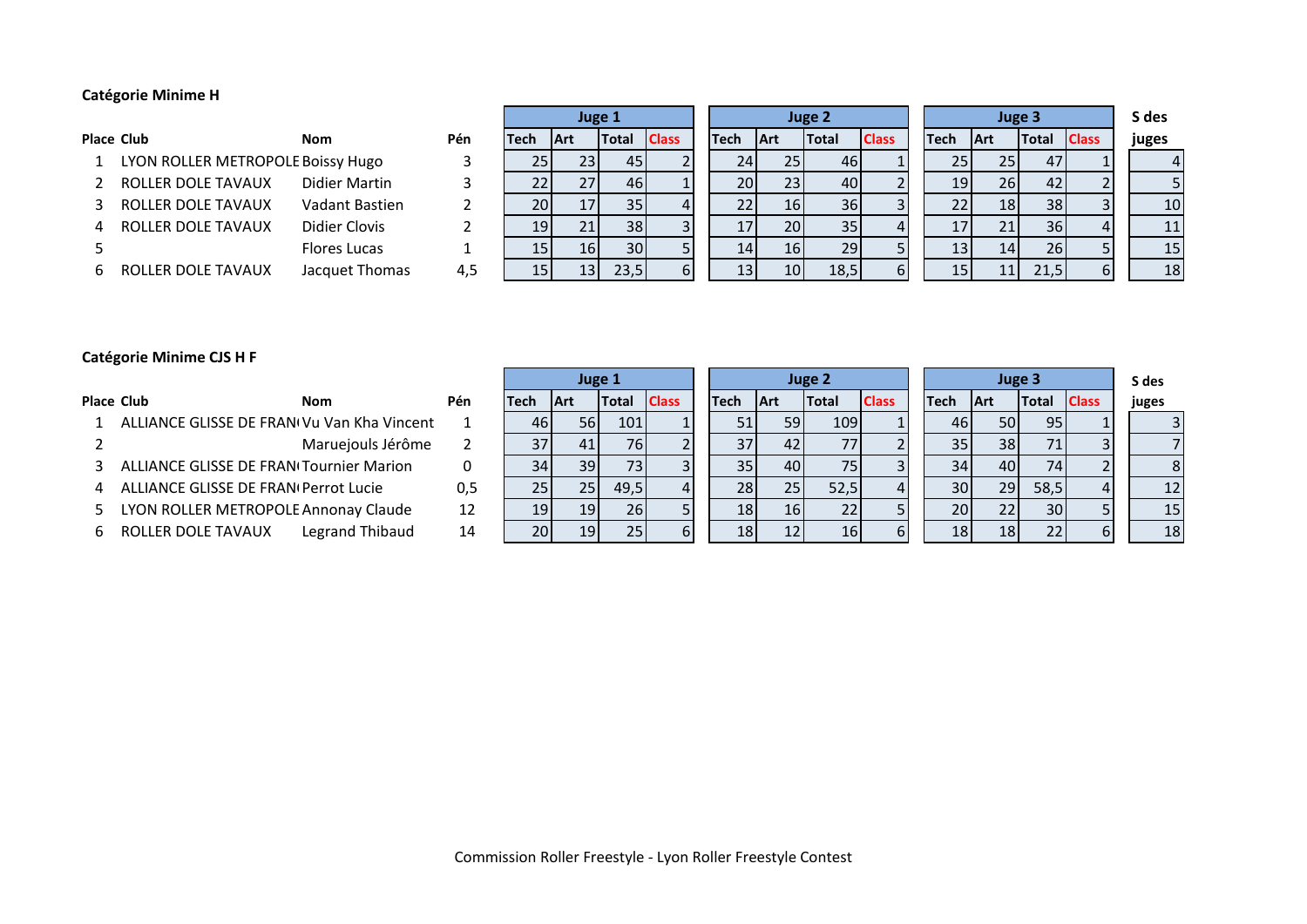

**Résultats Lyon Roller Freestyle Contest - Lyon - 30 et 31 mars - Hauteur pure**

| <b>Classement</b> | Licence | Club                       | <b>Nom</b>             | Catégorie | <b>Meilleur saut</b> |
|-------------------|---------|----------------------------|------------------------|-----------|----------------------|
|                   | 420949  |                            | Lefebvre-Marchand Luca | Poussin   | 80                   |
| 2                 | 301279  | ROLLER CLUB ROSCOFF        | Jezequel Clara         | Poussin   | 75                   |
| 3                 | 342885  |                            | Sabourin Manon         | Poussin   | 75                   |
| 4                 | 360056  | LYON ROLLER METROPOLE      | <b>Boissy Manon</b>    | Poussin   | 60                   |
| 4                 | 350492  | ROLLER DOLE TAVAUX         | Didier Clovis          | Poussin   | 60                   |
| 6                 | 350493  | ROLLER DOLE TAVAUX         | Didier Martin          | Poussin   | 50                   |
| 6                 | 320729  | <b>ROLLER CLUB ROSCOFF</b> | Jezequel Oceane        | Poussin   | 50                   |

| <b>Classement</b> | Licence | <b>Club</b>           | Nom            | Catégorie | Meilleur saut |
|-------------------|---------|-----------------------|----------------|-----------|---------------|
|                   | 326686  | LYON ROLLER METROPOLE | Boissy Hugo    | Minime    | 100           |
| 2                 | 424834  | LYON ROLLER METROPOLE | Chavent Leo    | Minime    | 90            |
| ર                 | 322109  | ROLLER DOLE TAVAUX    | Jacquet Thomas | Minime    | 90            |
| 4                 | 304631  | ROLLER DOLE TAVAUX    | Vadant Bastien | Minime    | 80            |

| <b>Classement</b> | Licence | Club                 | Nom                | Catégorie  | <b>Meilleur saut</b> |
|-------------------|---------|----------------------|--------------------|------------|----------------------|
|                   | 320829  | ROLLER BUG           | Coupeaud Julien    | Benjamin/e | 95                   |
| 2                 | 416350  | <b>SPUC ROLLER</b>   | Lafon-Lajmi Helena | Benjamin/e | 85                   |
| 3                 | 418703  | <b>GRAVES ROLLER</b> | Corvellec Clarisse | Benjamin/e | 80                   |

Commission Roller Freestyle - Lyon Roller Freestyle Contest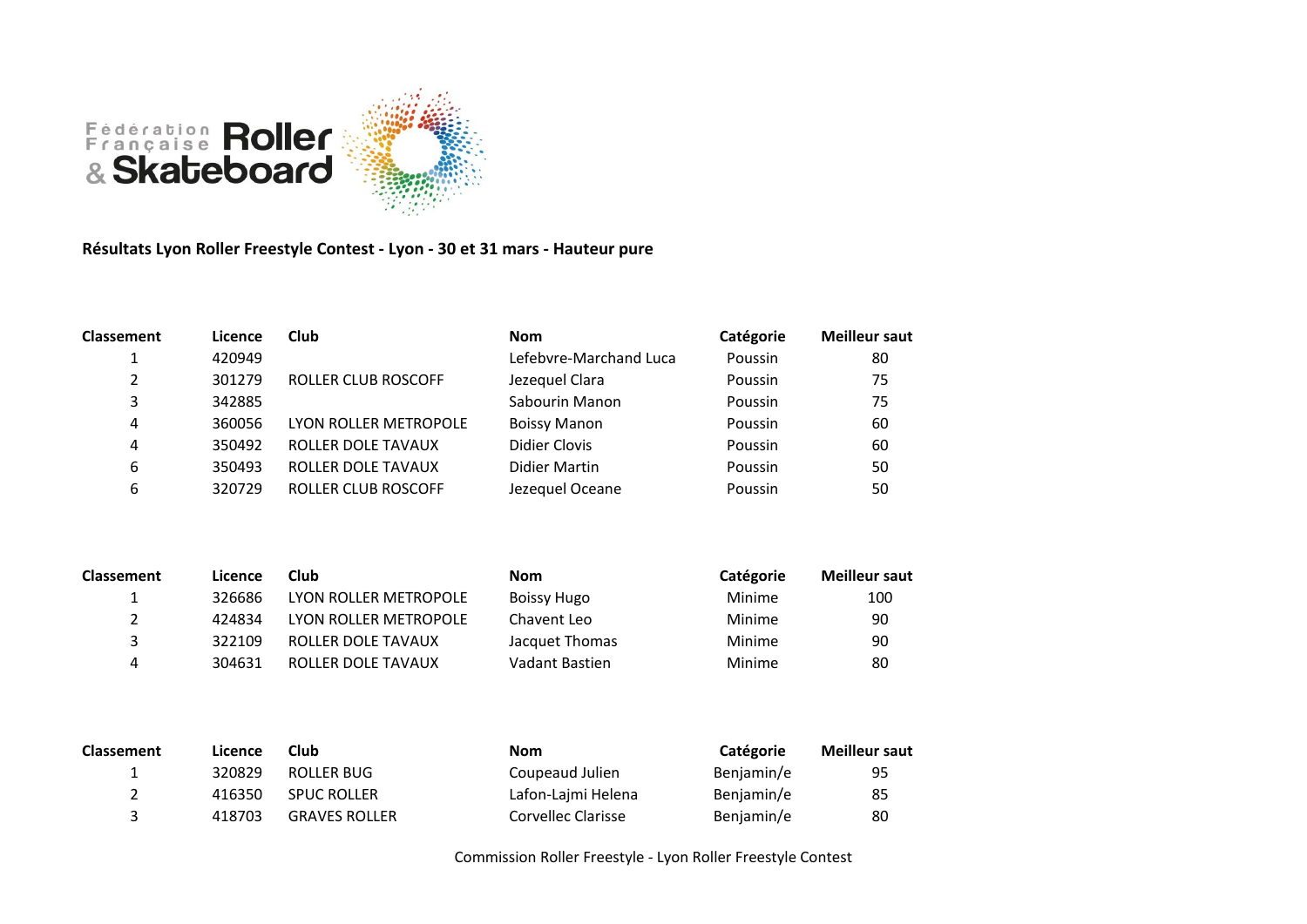| <b>Classement</b> | Licence | <b>Club</b>                                     | <b>Nom</b>                  | Catégorie | <b>Meilleur saut</b> |
|-------------------|---------|-------------------------------------------------|-----------------------------|-----------|----------------------|
|                   | 158666  | <b>AM SPORTS</b>                                | Petitcollin Florian         | CJS H F   | 153                  |
| $\overline{2}$    | 385495  | ALLIANCE GLISSE DE FRANCHE CIMichaud Guillaume  |                             | CJS H F   | 134                  |
| 3                 | 403184  |                                                 | <b>Favre Mercuret Jules</b> | CJS H F   | 130                  |
| 4                 | 367703  | <b>AM SPORTS</b>                                | Pouyet Valentin             | CJS H F   | 125                  |
| 4                 | 368519  | LYON ROLLER METROPOLE                           | Cadet Maxime                | CJS H F   | 125                  |
| 4                 | 336771  |                                                 | Jason Girard                | CJS H F   | 125                  |
| 4                 | 24734   | ALLIANCE GLISSE DE FRANCHE CIVU Van Kha Vincent |                             | CJS H F   | 125                  |
| 8                 | 160322  | <b>DRAGON RIDERS</b>                            | <b>Conan Maeliss</b>        | CJS H F   | 120                  |
| 9                 | 222526  | <b>AM SPORTS</b>                                | <b>Marillier Charline</b>   | CJS H F   | 105                  |
| 10                | 351136  | ROLLER DOLE TAVAUX                              | Legrand Thibaud             | CJS H F   | 90                   |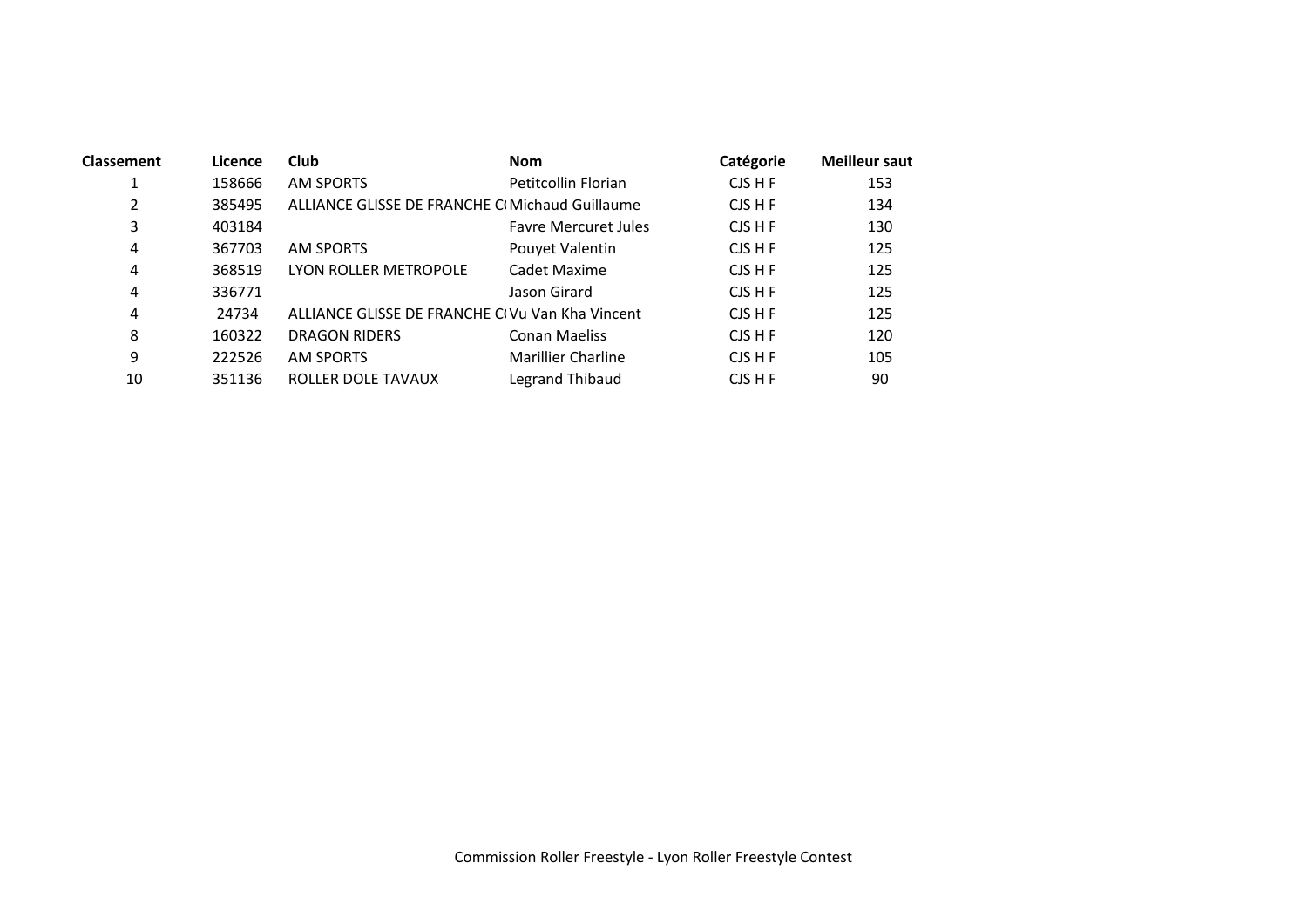

**Résultats Lyon Roller Freestyle Contest - Lyon - 30 et 31 mars - Skatecross**

| <b>Classement</b> | Licence | Club                           | <b>Nom</b>              | Catégorie |
|-------------------|---------|--------------------------------|-------------------------|-----------|
|                   | 353517  | LYON ROLLER METROPOLE          | Satchivi Hector         | Poussin   |
| $\overline{2}$    |         | LYON ROLLER METROPOLE          | Landais Esteban         | Poussin   |
| 3                 | 346546  | ROULEZ ROSE                    | Lellouchi Mohamed-Amine | Poussin   |
| 4                 | 342885  |                                | Sabourin Manon          | Poussin   |
| 5                 | 345320  | LYON ROLLER METROPOLE          | Guennec Amandine        | Poussin   |
| 6                 | 420949  | <b>ASSOCIATION ROLLER MERU</b> | Lefebvre-Marchand Luca  | Poussin   |
| 7                 | 382153  | LYON ROLLER METROPOLE          | Satchivi Melvil         | Poussin   |
| 8                 | 360186  | <b>AM SPORTS</b>               | Cartier-Mamie Jules     | Poussin   |

| <b>Classement</b> | Licence | Club                  | <b>Nom</b>                    | Catégorie     |
|-------------------|---------|-----------------------|-------------------------------|---------------|
| 1                 | 388155  | LYON ROLLER METROPOLE | <b>Rigaud Fazembat Marius</b> | Benj / Minime |
| 2                 | 307757  |                       | Sabourin Maxime               | Benj / Minime |
| 3                 | 383622  | LYON ROLLER METROPOLE | Francois Raphael              | Benj / Minime |
| 4                 | 389211  | LYON ROLLER METROPOLE | <b>Pitiot Clara</b>           | Benj / Minime |
| 5                 | 424839  | LYON ROLLER METROPOLE | Gain Virgile                  | Benj / Minime |
| 6                 | 424834  | LYON ROLLER METROPOLE | Chavent Leo                   | Benj / Minime |
| 7                 | 427730  | LYON ROLLER METROPOLE | Frere Arthur                  | Benj / Minime |
| 8                 | 346545  | ROULEZ ROSE           | Lellouchi Meriem              | Benj / Minime |
| 9                 | 389783  | LYON ROLLER METROPOLE | Messalta Mexis Maia           | Benj / Minime |
|                   |         |                       |                               |               |